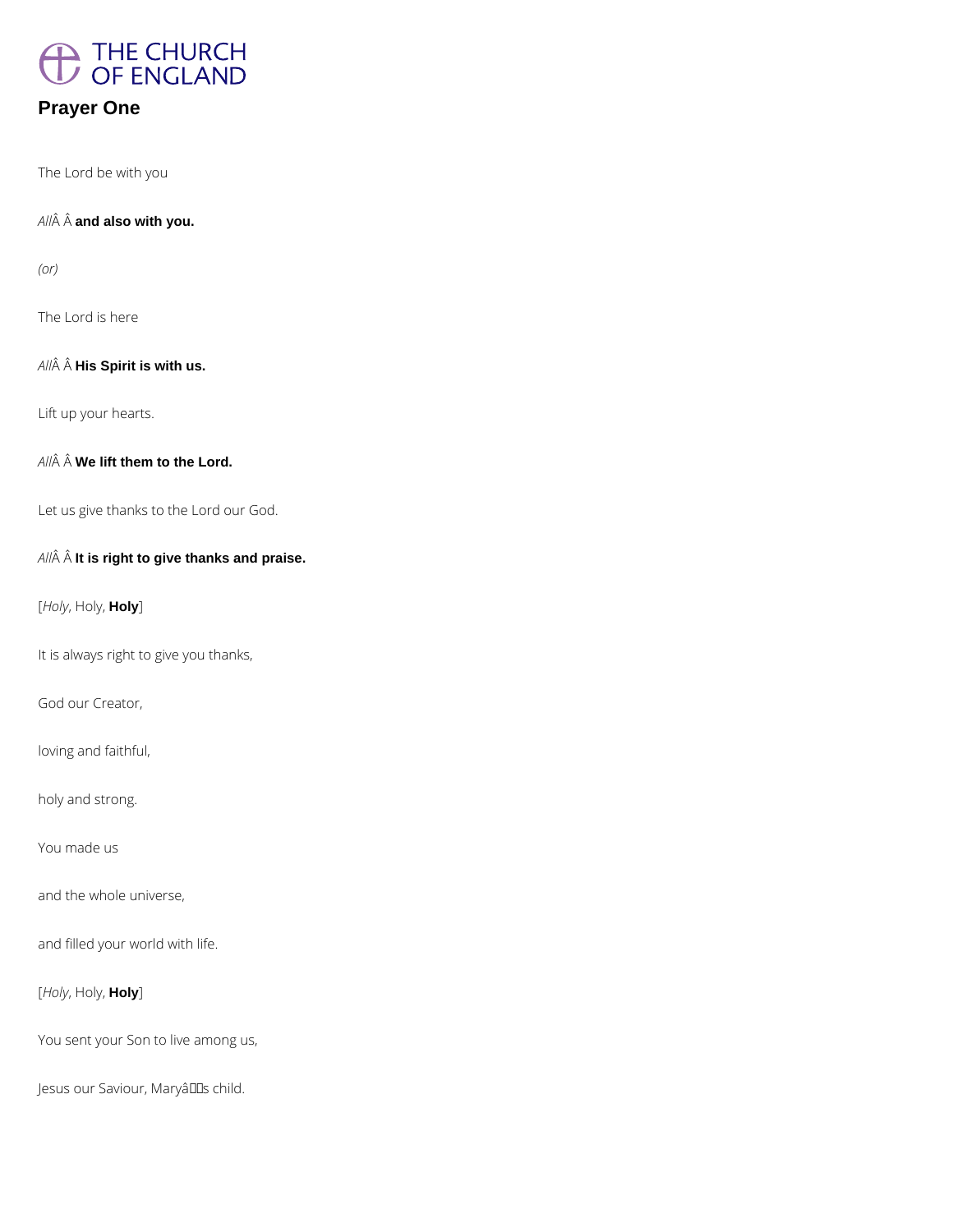He suffered on the cross;

he died to save us from our sins;

he rose in glory from the dead.

[*Holy*, Holy, **Holy**]

You send your Spirit

to bring new life to the world,

and clothe us with power from on high.

And so we join the angels

to celebrate and sing:

*All* **Holy, holy, holy Lord,**

**God of power and might,**

**heaven and earth are full of your glory.**

**Hosanna in the highest.**

**[Blessed is he who comes in the name of the Lord.**

## **Hosanna in the highest.]**

Father, on the night before he died,

Jesus shared a meal with his friends.

He took the bread, and thanked you.

He broke it, and gave it to them, saying:

Take and eat; this is my body, given for you.

Do this to remember me.

After the meal, Jesus took the cup of wine.

He thanked you, and gave it to them, saying: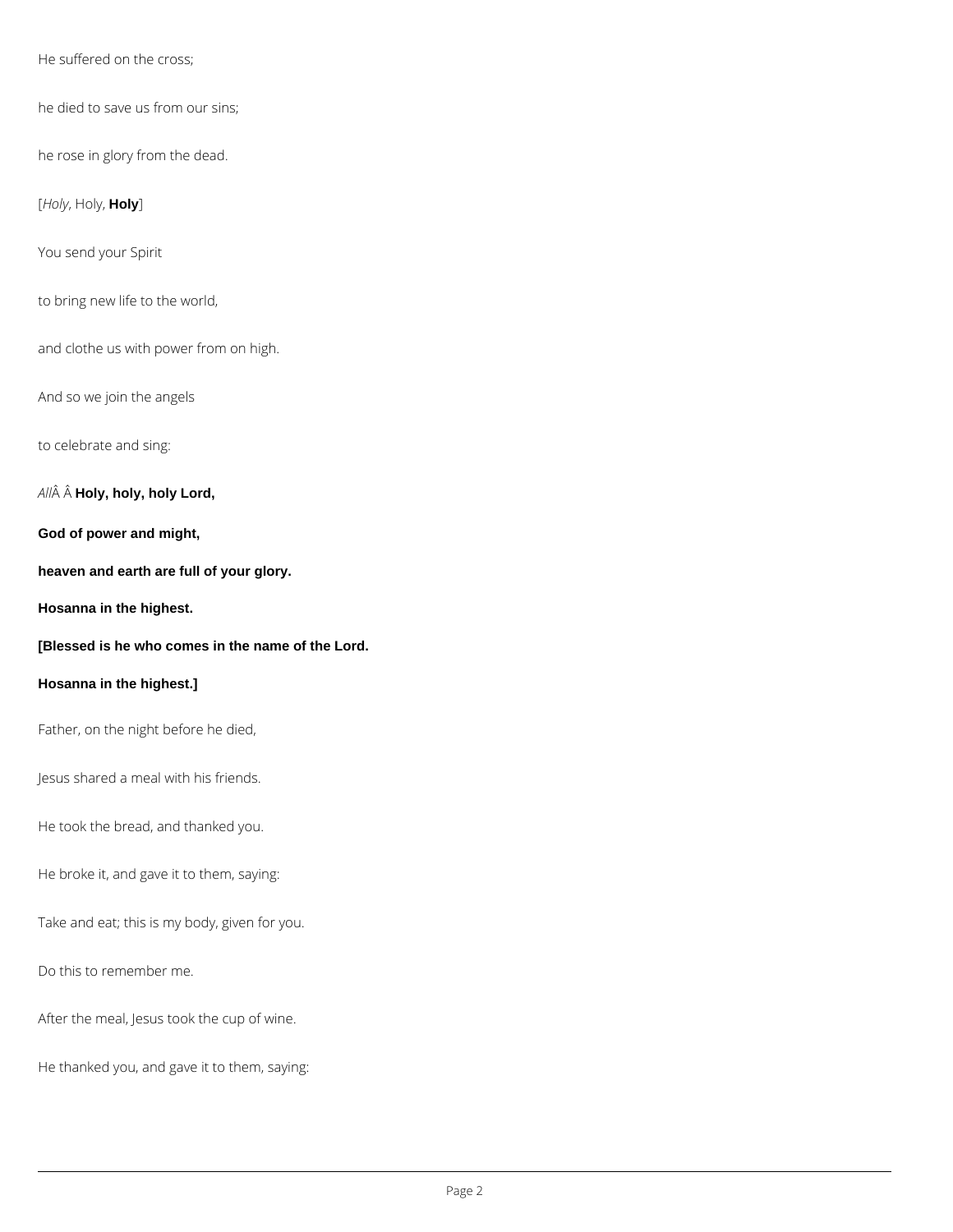Drink this, all of you.

This is my blood,

the new promise of Godâlls unfailing love.

Do this to remember me.

Jesus Christ has died.

*All* **Jesus Christ has died.**

Jesus Christ is risen.

*All* **Jesus Christ is risen.**

Jesus Christ will come again.

*All* **Jesus Christ will come again.**

*(or)*

Great is the mystery of faith:

*All* **Christ has died.**

**Christ is risen.**

**Christ will come again.**

Father, as we bring this bread and wine,

and remember his death and resurrection,

send your Holy Spirit,

that we who share these gifts

may be fed by Christâlls body and his blood.

[*Amen*, Amen, **Amen.**]

Pour your Spirit on us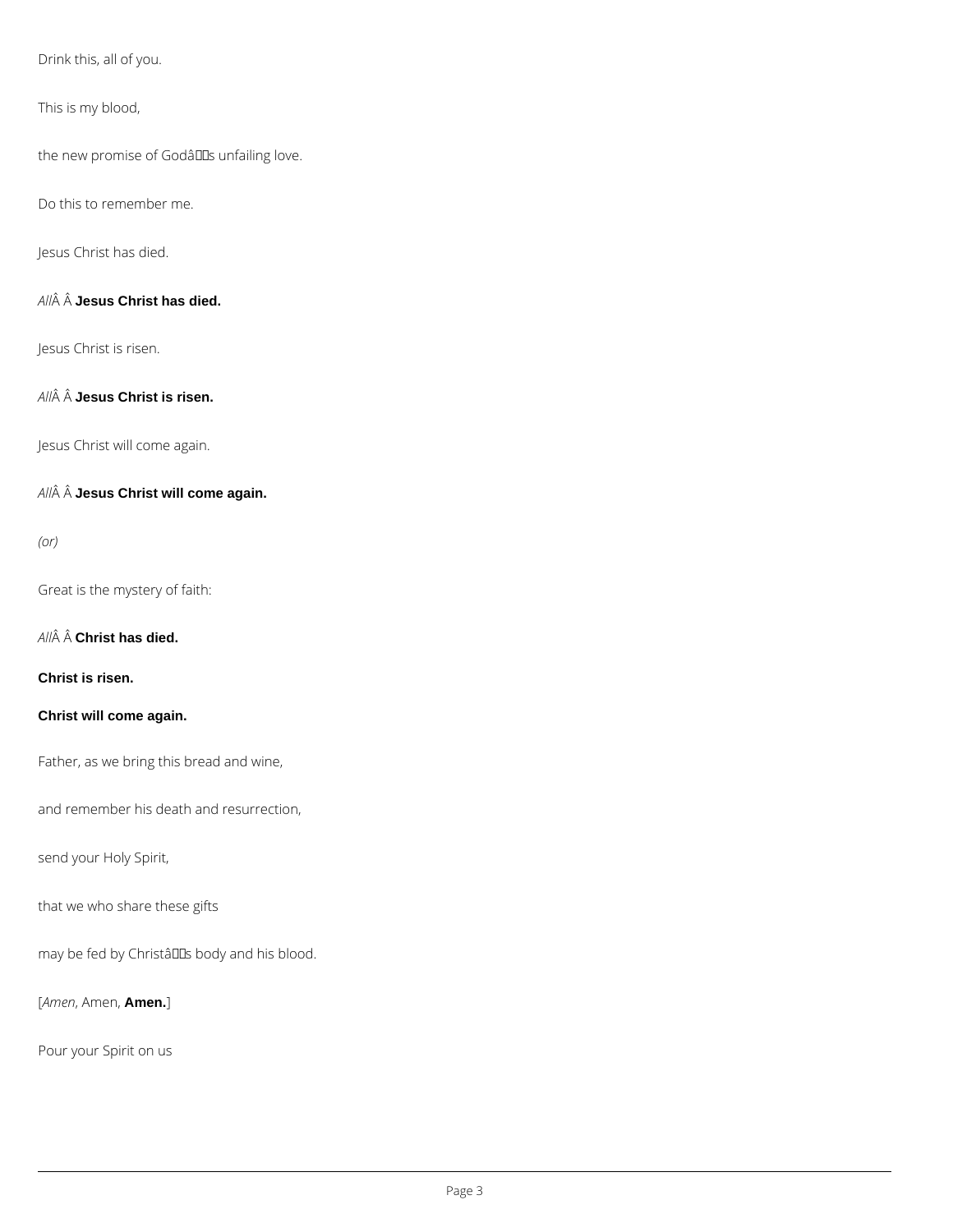that we may love one another,

work for the healing of the earth,

and share the good news of Jesus,

as we wait for his coming in glory.

 $[A \text{ m } \text{e } nA \text{ m } \text{A} \text{m} \text{e} n.]$ 

For honour and praise belong to you, Father,

Common Worship: Additional Eucharistic Prayers - with Guidance on Celebrating the Eucharis here,

is copyright  $\hat{\mathbb{A}}$  @Archbishops' 200d (2n and publish held roby House Publishing

with Jesus your Son, and the Holy Spirit:

one God, for ever and ever.

 $[A \text{ m } \theta \text{ n } A \text{ m } \theta \text{ m } \theta \text{ n}].$ 

Copy to clipboard

## Related Resources

Texts and Resources for A Service of the Word

The Church of England logo version 2

Image not found or type unknown



Buy Additional Eucharistic Prayers from Church House Publishing